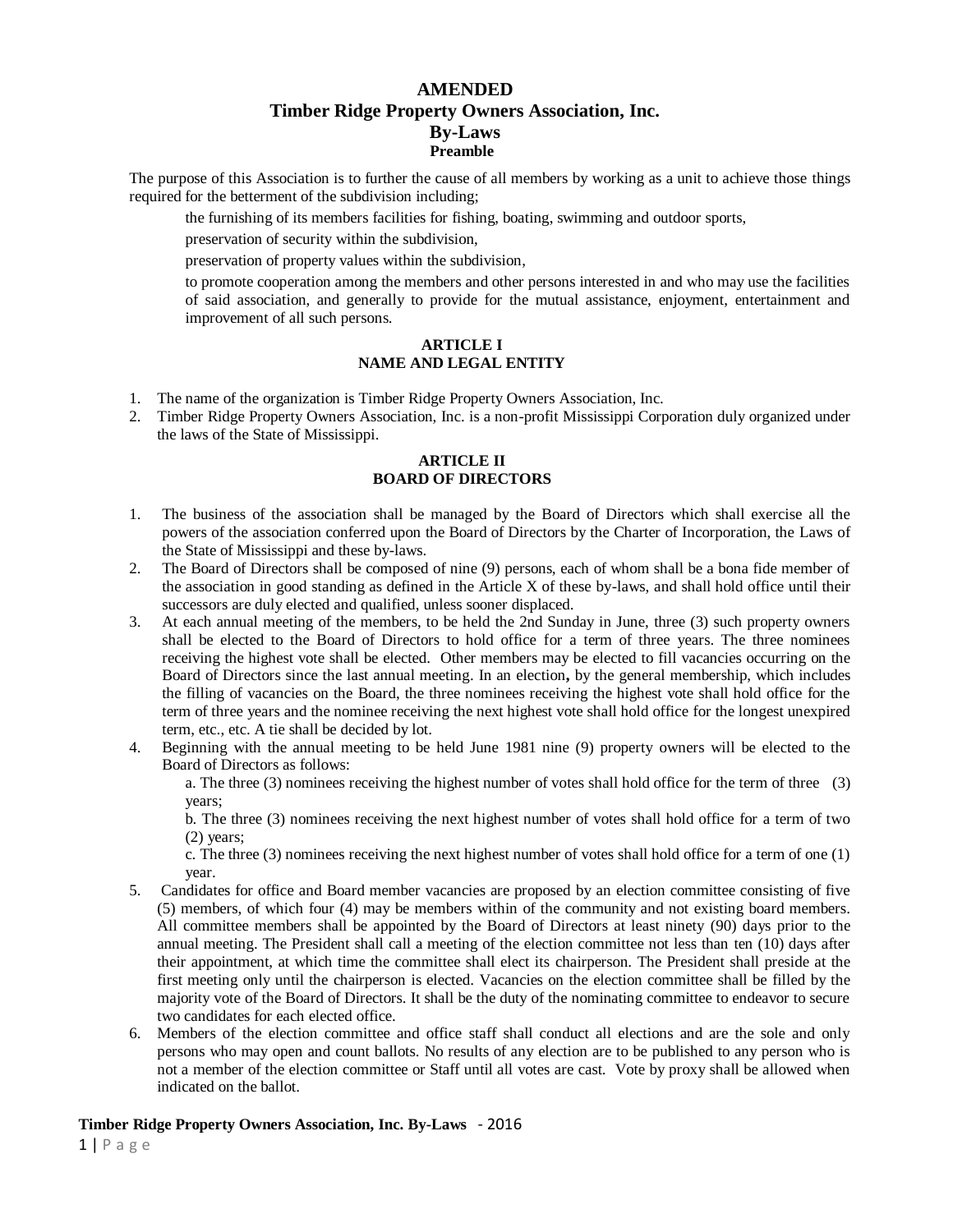7. The membership is to be sent a notification by mail and or e-mail of proposed candidates selected at least thirty (30) days before the annual meeting. Before being considered a candidate, a member must be in "good standing." A member in good standing may be added to the ballot with notice in writing to the office within sixty (60) days of the annual meeting. Consent must be secured from a member before he could be considered a candidate. All officers may succeed themselves in office. The election shall be by a secret ballot conducted in a manner prescribed by the Board of Directors and presided over by the chairperson of the election committee.

# **ARTICLE III OFFICERS AND AGENTS**

- 1. The association shall have a President, Vice-President, Secretary and Treasurer, who shall be elected by the Directors at the first meeting of the Board of Directors following the annual meeting of the Property Owners at which Directors are elected, or as soon after that as possible. Each officer shall serve for one year or until their successors are elected, and qualified, unless sooner displaced. The association may have such other officers, agents and representatives as may be deemed necessary by the Board of Directors, who shall be chosen in such a manner and hold their offices for such terms and have such authority and duties as may be determined by the Board of Directors.
- 2. Each officer shall, subject to these by-laws, have in addition to the duties and powers as are commonly incident to his office, such duties and powers as the Board of Directors shall from time to time designate. In all cases where the duties of any officer, agent or employee are not specifically prescribed by the by-laws or the Board of Directors, such officer, agent or employee shall follow the directions of the President.
- 3. Any vacancy occurring in the office of the President, Vice-President, Secretary, Treasurer, or any other officer, shall be filled by the Board of Directors, upon approval of two-thirds of the entire Board. The officers so chosen shall hold office for the unexpired term in which the vacancy occurred, or until their successors shall be duly elected and qualified, unless sooner displaced.
- 4. The Board of Directors may at any meeting call for the purpose, by a two-thirds vote of their entire membership, remove from the office any officer of the association. The Board of Directors may at any meeting, by vote of a majority of the Directors present at such meeting, accept the resignation of any officer of the association or remove or accept the resignation of any agent or representative or any member of any committee appointed by the Board of Directors or by any officer, or agent of the association.
- 5. The Board of Directors may, upon approval of two-thirds of the entire Board remove from office any Director whose conduct is considered detrimental to the property owners Association. However, before such a member may be removed, the director must be given notice in writing seven (7) days before the meeting, which notice must be signed by two-thirds of the Board stating reasons for their removal.
- 6. For any vacancy occurring in the Board of Directors within an unexpired term, the member who had received the next highest votes by the general membership within the last election cycle shall be asked to fill the vacancy until the successor is duly elected at the next annual meeting, at which time an election shall be held to select a person to complete the unexpired term of the departed Director.

#### **ARTICLE IV DUTIES OF THE DIRECTORS**

- 1. The Board of Directors shall make the general rules and regulations for the management of the association. They shall have and may exercise all powers conferred upon them by the Charter of Incorporation, the Laws of the State of Mississippi and by these By-Laws They shall have the authority except as may be otherwise herein provided, to fix and define the duties of the several officers, and to make and establish rules and regulations necessary and proper for the support and management of the business and affairs of the association.
- 2. The regular meeting of the Board of Directors shall be held once each month on such date and hour as the Board may from time to time determine, with formal notice being necessary. A regular meeting of the Board of Directors shall be held following the annual property owners meeting for the purpose of electing officers, in accordance with Article III, section one.
- 3. Special meetings of the Board of Directors may be held at the call of the President, or three or more Directors, 24 hours' notice of the time and place thereof being given to each director. The President shall preside at all meetings of the Directors. In the Presidents absence, the Vice-President shall preside.
- 4. A majority of the whole Board of Directors shall constitute a quorum, but a less number may recess any meeting from time to time. When a quorum is present at any meeting, a majority of the Board in attendance shall, except where a larger vote is required by law, by the Charter of incorporation, or by these by-laws decide any question brought before such meeting. The presiding officer shall not vote except in the event of a tie.

## **Timber Ridge Property Owners Association, Inc. By-Laws** - 2016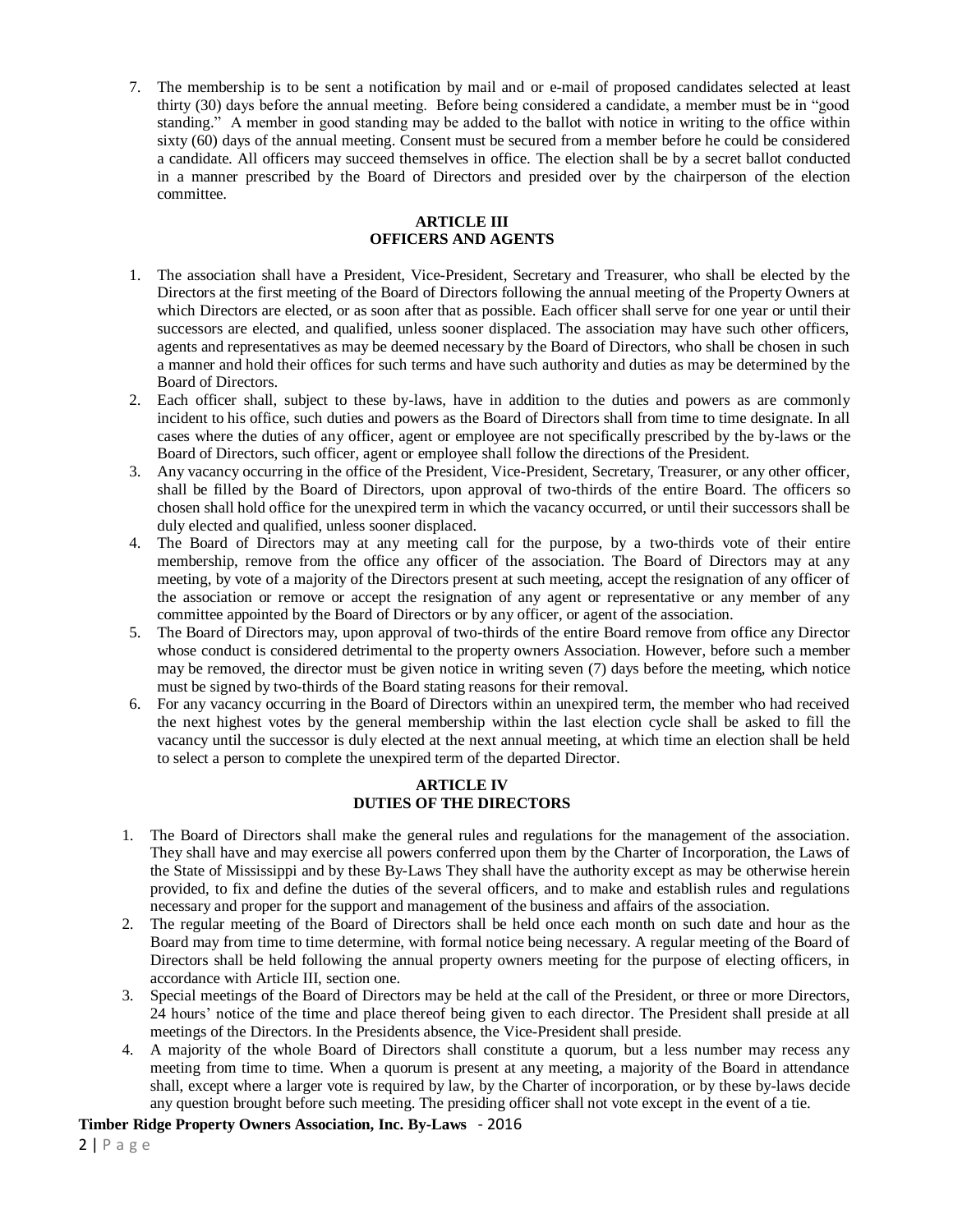- 5. The order of business at meetings of the Board of Directors shall be as follows, unless otherwise provided by the Board:
	- a. Convening of meeting
	- b. Approval of minutes
	- c. Treasurer report
	- d. Committee reports
	- e. Old and new business
	- f. Adjournment or recess
- 6. Except as otherwise provided in these by-laws, or as the Board of Directors may generally or specifically authorize all deeds, leases, transfer, contracts, bonds, notes, checks, drafts and other obligations made, accept or endorsed by the association shall be signed by the President and attested by the Secretary to which instrument he shall affix the seal of the association.
- 7. The Board shall be responsible for the formulation of plans for the general improvement of the Association property and other areas of responsibility such as maintenance of all common areas of the subdivision, etc., and shall present at the annual meeting of property owners the anticipated needs of such items during the ensuing year. As deemed necessary or advisable the Board may provide for the creation of a reserve fund for the payment of any approved indebtedness of the association or for the purpose of improvements to the property.
- 8. Any member of the Board of Directors who shall be absent from three consecutive meetings, without reason satisfactory to the Board, shall be deemed to have resigned from the Board. The vacancy so created shall be filled as provided for in Article III, section 3.
- 9. When vacancies occur in the Board of Directors, subsequent to the annual property owners meeting, such vacancies can be filled until the next annual meeting by a majority vote of the Board of Directors at any regular or special meeting.
- 10. Special meetings of the Board of Directors and of the executive committee may be done by telephone. The Board of Directors and the executive committee can act by calling its members by telephone for voting purposes. The "telephone meetings" will have the same effect as special meetings of the Board at a designated place.

## **ARTICLE V DUTIES OF OFFICERS**

- 1. President The President shall be the chief executive officer of the corporation and shall have general and active control of its affairs and business and general supervision over its officers, agents and employees. They shall sign all contracts and evidence of indebtedness. Except as otherwise voted by the Board they shall have custody of the Treasurer's bond if any. The President shall preside at all meetings of the property owners and the Board. The President shall appoint Chairpersons of all committees, subject to the approval of the Board, and be an ex-officio member of all committees.
- 2. Vice-President The Vice President shall have the same rights, powers, duties and obligations conferred upon the President only if the President's office is vacant by reason of death of the President, incapacity, resignation, or absence from the meeting. The Vice-President shall perform such duties as may be assigned to him/her by the Board of Directors.
- 3. Secretary The Secretary shall give notice of all meetings of the association and the Board of Directors; keep minutes of such meetings in a book kept for that purpose which shall be the property of the association. He shall also notify all new property owners in good standing of their membership, etc. in the Property Owners Association, keep an accurate list of members of the Association with their addresses and perform such duties as may be assigned to them. In the absence of the Secretary from any such meeting, a temporary secretary shall be chosen by the President and they shall record the minutes of such meeting in the aforesaid book.
- 4. Treasurer The Treasurer shall collect all assessments and other indebtedness due to the Property Owners Association and deposit the same in the depository selected by the Board of Directors. They shall pay on vouchers duly approved by the proper Board member or officer. At each meeting of the Board of Directors he shall furnish a full report of the finances of the association, together with a list of the delinquents for assessments and bills.
- 5. All checks over \$500.00 shall be signed by the President and any Directors, or countersigned by any two officers of the association, or any one officer and an authorized employee. For checks under \$500.00 any person designated by the President and the Board may sign.

## **Timber Ridge Property Owners Association, Inc. By-Laws** - 2016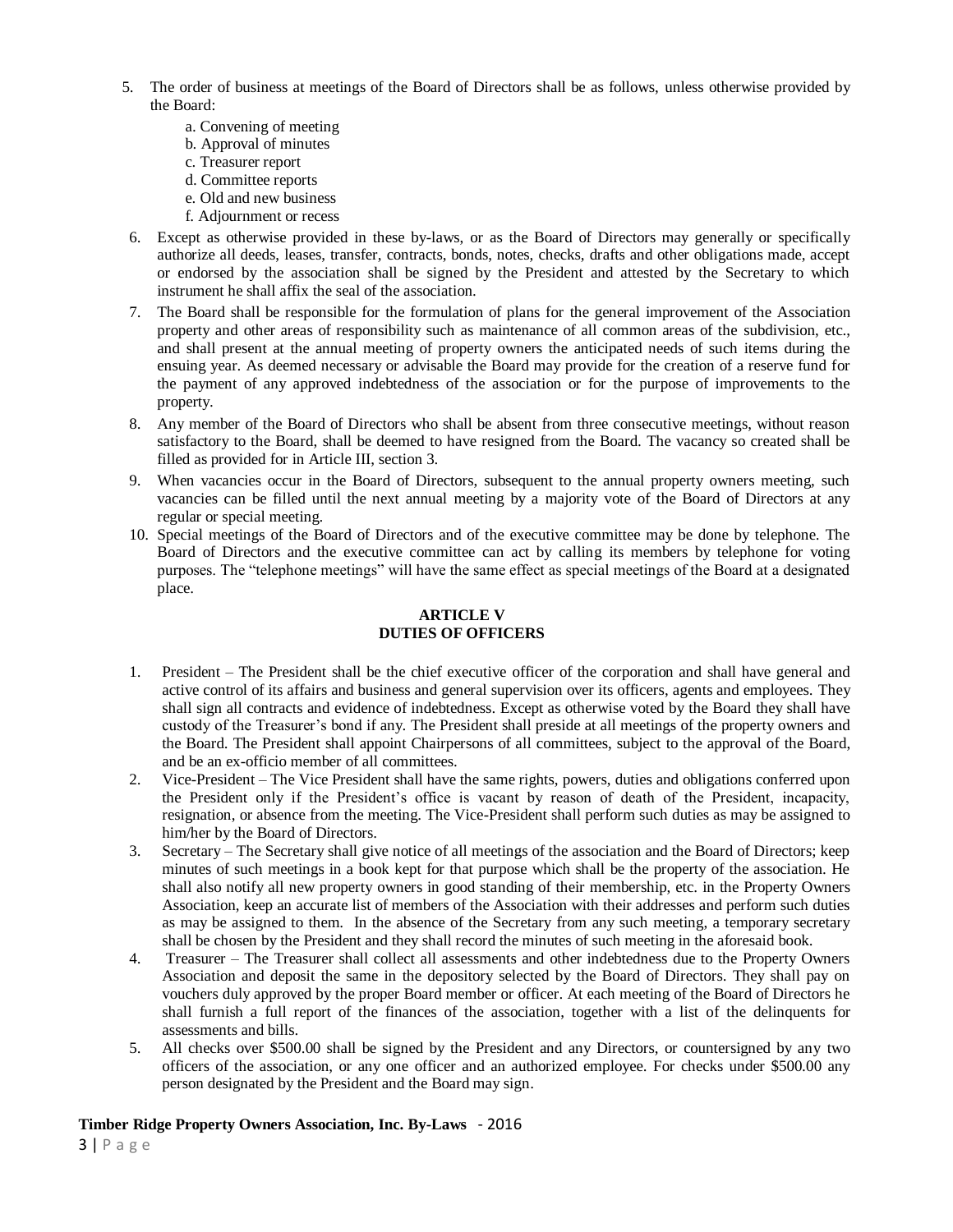- 6. The Treasurer's accounts shall be audited annually be a certified public accountant selected by the Board of **Directors**
- 7. The Officers shall perform such other duties as the Board of Directors shall assign to them.

## **ARTICLE VI ANNUAL AND SPECIAL MEETINGS**

- 1. ANNUAL MEETING OF MEMBERS. The annual meeting of members of the association shall be held on the 2nd Sunday in June of each year. Notice of the time and place of holding the annual meeting shall be mailed and or e-mailed to each member at least thirty (30) days prior to it, including ballots, proxies and proposed amendments if any. Minutes are to be taken and posted on the web-site for the Annual Meeting of the Members.
- 2. QUORUM FOR MEMBERS MEETING. For all meetings of the association, either regular or special, at least, 10 members in "good standing" two of which shall be officers must be present to form a quorum.
- 3. LACK OF QUORUM. If a quorum is not present, the presiding officer may adjourn the meeting to a day and hour fixed by him/her.
- 4. ORDER OF BUSINESS. At all meetings of the Association, the order of business shall be as follows:
	- a. Approval of the minutes of immediate prior meeting for information and approval.
	- b. All reports of Officers.
	- c. Reports of Committees.
	- d. Election of Directors
	- e. Old business
	- f. New business
- 5. MEETING OF BOARD. Meetings of the Board of Directors shall be called by the President at their own initiative whenever in their judgment may be deemed necessary, or by the Secretary upon request of any two members of the Board of Directors. Five (5) days' notice of meetings of the Board shall be sent by mail, and or e-mail to all directors, and shall be deemed sufficient notice of such meetings.
- 6. QUORUM OF BOARD MEETING. A majority of the Board of Directors shall constitute a quorum.

## **ARTICLE VII COMMITTEES**

- 1. EXECUTIVE COMMITTEE. The Board of Directors, by Resolution of the majority of the whole Board, may designate an executive committee to consist of five directors of the association. A majority of the members of the executive committee constitutes a quorum. Such quorum of the executive committee may exercise all the powers of the Board of the Directors.
- 2. OTHER COMMITTEES. The New Board of Directors shall likewise designate other committees of the Board whose authority, duty, and procedure shall be specified in the resolution creating the same. The President shall appoint the chairman of each standing committee subject to the ratification of the Board of Directors. Such chairman and members of each committee may be removed at the pleasure of the Board. Members of each committee shall be appointed by the respective chairman thereof. No committee shall have less than three members. The standing committees shall be established as follows:
	- a. City Liaison
	- b. Election
	- c. Architectural
	- d. Other committees as appointed by the Board

## **ARTICLE VIII AMENDMENTS TO BY-LAWS**

1. AMENDMENTS. These By-Laws may be amended at any regular or special meeting of the members by a vote of 60% of the members represented at such meeting in person or by proxy, due notice of any special meeting have been first given ten days prior to said meeting.